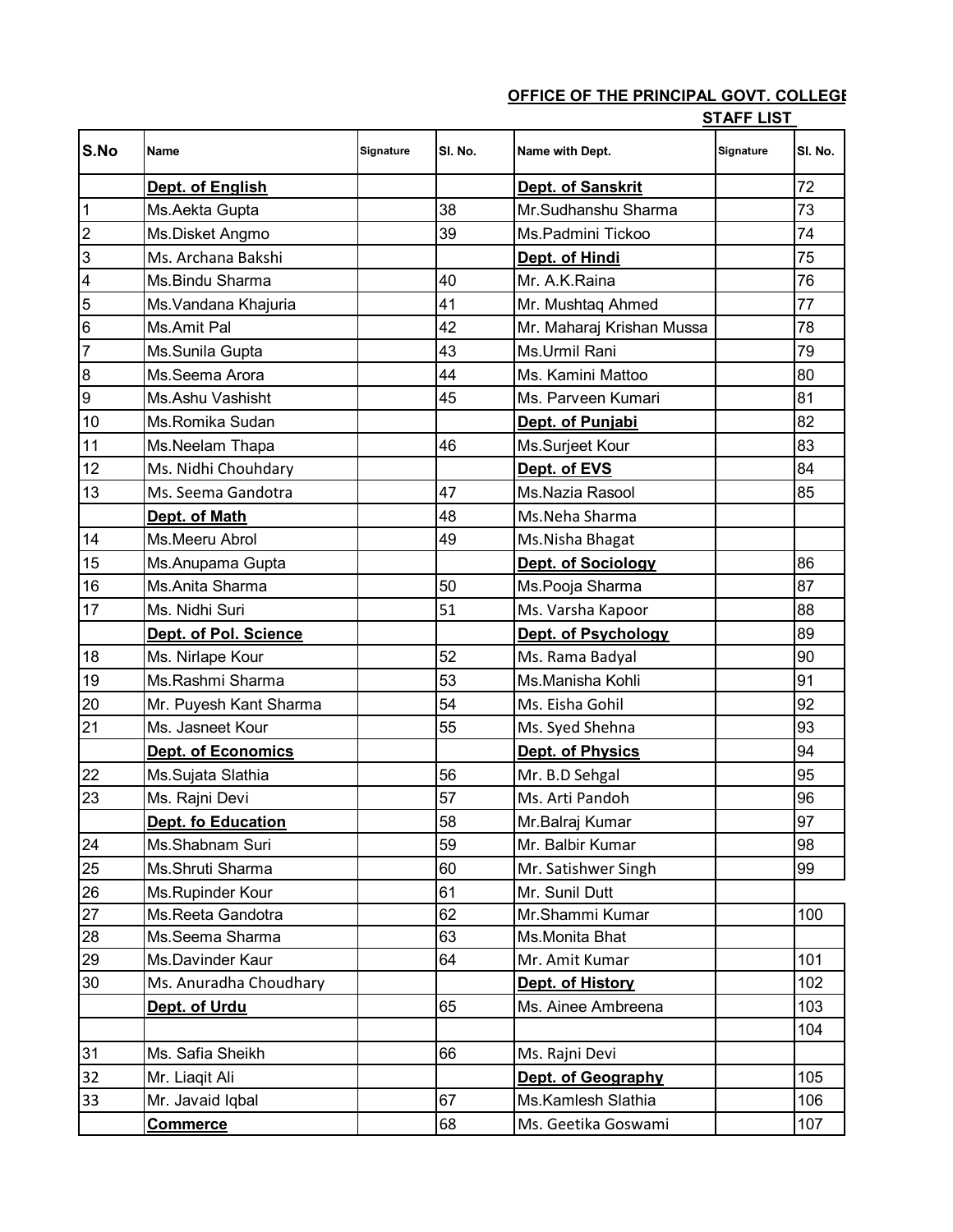| 34 | Ms. Meenu Mahajan        |     | Dept. of Chemistry    |     |
|----|--------------------------|-----|-----------------------|-----|
| 35 | Ms. Mamta Gupta          | 169 | Mr. Suresh Kumar Bhat | 108 |
| 36 | <b>IMs. Mamta Kundal</b> | 70  | Ms Anjana Gupta       | 109 |
| 37 | IMs. Rashmi Kumari       |     | Mr.Sunil Uppal        | 110 |
|    |                          |     |                       |     |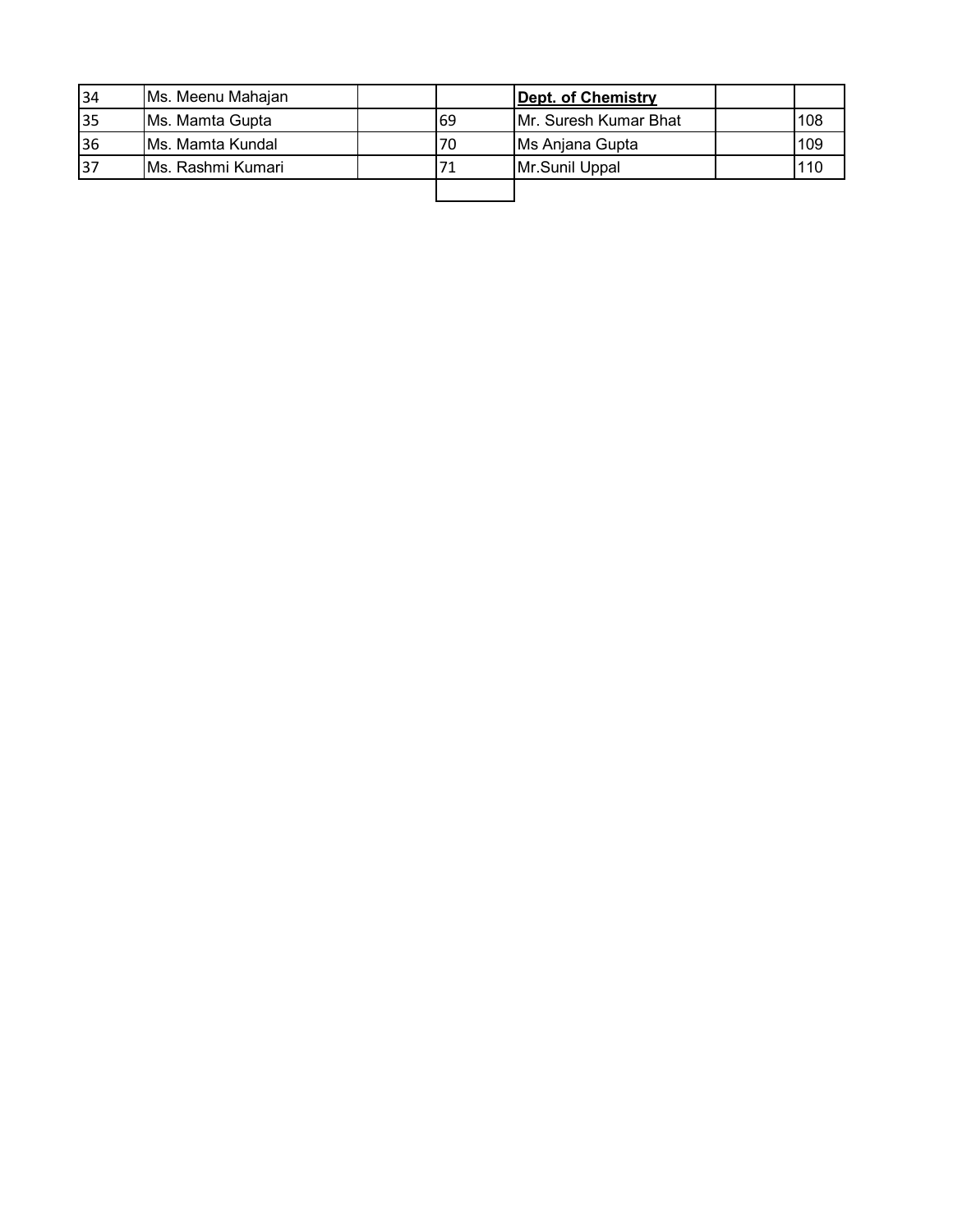## **E FOR WOMEN GANDHI NAGAR JAMMU**

| Name with Dept.        | Signature | SI. No. | Name with Dept.         | Signature |
|------------------------|-----------|---------|-------------------------|-----------|
| Mr.Surinder Kumar      |           | 111     | Ms.Sanjeet Kaur         |           |
| Ms.Indu Khajuria       |           | 112     | Ms. Vasudha Chaudhary   |           |
| Ms.Anju Raina          |           | 113     | Mr.Sanjay Kotwal        |           |
| Ms.Deepika Gupta       |           | 114     | <b>Ms.Shamim Akhter</b> |           |
| Ms.Shally Chadha       |           | 115     | Ms.Nitasha Sawhney      |           |
| Mr. Rajesh Kant        |           | 116     | Ms. Neha Antal          |           |
| Mr.D.S.Manhas          |           | 117     | Ms. Ashma Gupta         |           |
| Ms.Sweety Verma        |           | 118     | Ms. Anupama Pandotra    |           |
| Ms.Anju Bala           |           |         | Dept. of Home Science   |           |
| Ms.Babita Jamwal       |           | 119     | Ms.Minnie Sharma        |           |
| Ms.Malti Rajput        |           | 120     | Ms. Irvinder Kour       |           |
| Mr.Sham Lal            |           | 121     | Ms.Anjali Bhat          |           |
| Ms.Revika Arora        |           | 122     | Ms.Neelam Bhagat        |           |
| Ms. Sonika Khajuria    |           | 123     | Ms.Ramandeep Kaur       |           |
|                        |           | 124     | Ms.Neelima G            |           |
| Dept. of Botany        |           | 125     | Ms.Shivani Sawhney      |           |
| Ms.Suman Bala          |           |         |                         |           |
| <b>Ms.Harmeet Kaur</b> |           |         | <b>Computer</b>         |           |
| Mr.Indeevar Chanyal    |           | 126     | Mr. Rakesh Mohan Datt   |           |
| Mr.Rajinder Kumar      |           |         | Bio-technology          |           |
| Ms.Harjeet Kour Sodhi  |           | 127     | Ms.Kiran Bala           |           |
| Ms.Rozy Bamba          |           |         | Dept. of Statistics     |           |
| Ms. Tahira Fardos      |           | 128     | Mr.Mohinder Paul        |           |
| Ms.Shivani Sharma      |           | 129     | Mr. Sandeep Kumar       |           |
| Ms. Meenakshi          |           |         | Dogri                   |           |
| Mr.Hardial Singh       |           | 130     | Ms. Sapna Narania       |           |
| Ms.Mala Basin          |           |         | <b>PTI</b>              |           |
| Ms.Sania Hamid         |           | 131     | Mr. Vinod Bakshi        |           |
| Mr. Virjee             |           |         | Librarian               |           |
| Ms. Renu Sharma        |           | 132     | Ms. Sonika              |           |
| Philosophy             |           |         | <b>Bio Chemistry</b>    |           |
| Mr. Varun Sharma       |           | 133     | Mr. Ashok Kumar         |           |
| Dept. of Music         |           |         | <b>English</b>          |           |
| Ms.Renu Sehgal         |           | 134     | Ms. Chetna Mahajan      |           |
| Ms.Seema Sharma        |           | 135     | Ms. Shakun Mahajan      |           |
| Ms. Priyanka Sharma    |           |         |                         |           |
| Mr. Rahul Kumar        |           |         |                         |           |
| Dept. of Food Science  |           |         |                         |           |
| Ms.Anuradha Gandotra   |           |         |                         |           |
| Mr.Ashwani Khajuria    |           |         |                         |           |
| Ms. Shalini Sharma     |           |         |                         |           |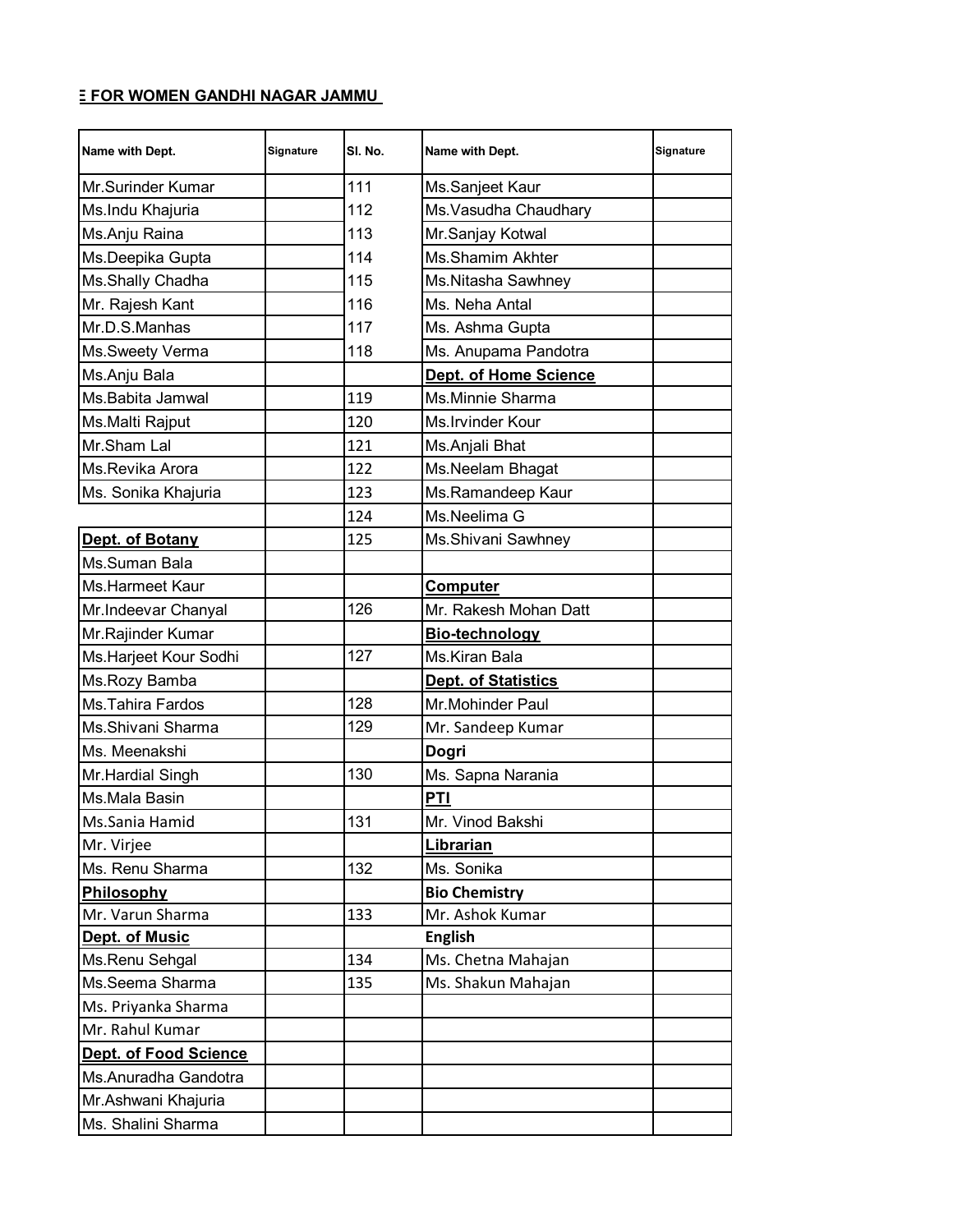| Dept. of Zoology |  |  |  |
|------------------|--|--|--|
| Ms.Satinder Kour |  |  |  |
| Ms. Savi Behl    |  |  |  |
| Ms.Shifali Abrol |  |  |  |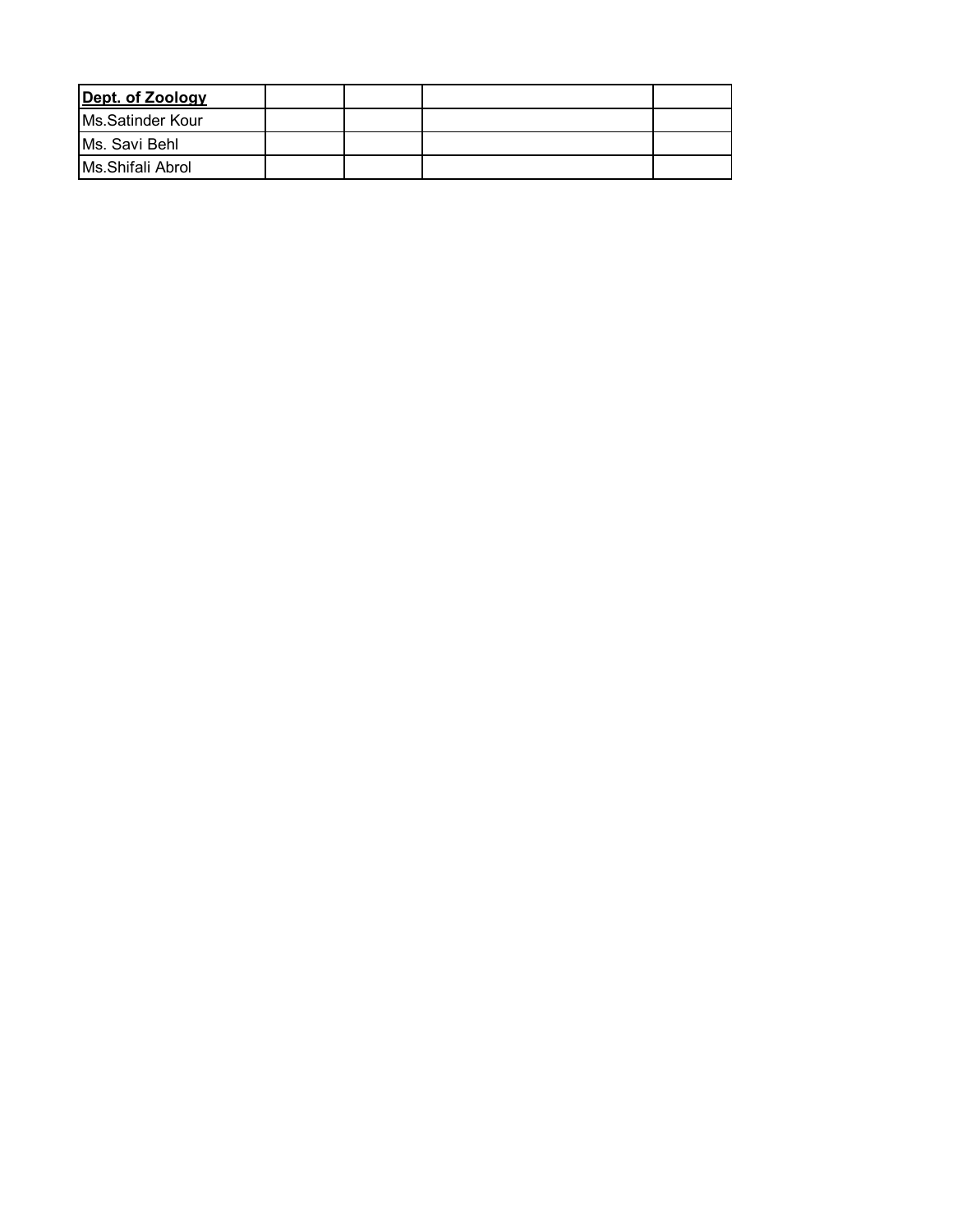## **GOVT. COLLEGE FOR WOMEN GANDHI NAGAR JAMMU NON TEACHING STAFF**

| S.No           | <b>Designation</b>   | <b>Name of the Official</b> |  |
|----------------|----------------------|-----------------------------|--|
|                | 1 Section Officer    | Mr. Romesh Lal Kerni        |  |
|                | 2 Head Assistant     | Sh. Tarsem Kumar Gupta      |  |
|                | 3 Accountant         | Ms. Vandana Qazi            |  |
|                | 4 Accounts Asstt.    | Ms. Shakuntla Devi          |  |
|                | 5Sr. Asstt.          | Ms. Parveen Akhter          |  |
|                | 6Sr. Asstt.          | Mr. Naresh Kumar            |  |
| $\overline{7}$ | Sr.Supervisor        | Sh. Raman Kumar             |  |
|                | Pharmacist           |                             |  |
|                | 8Ur. Asstt.          | Mr.Shori lal                |  |
|                | 9Jr. Asstt.          | Mrs. Manu Sharma            |  |
|                | 10 Hostel Warden     | Mrs. Anita Kotwal           |  |
|                | 11 Medical Attendant | Vacant                      |  |
|                | 12 Plumber           | Sh. Vijay Kumar Rao         |  |
|                | 13 Sr. Lab. Asstt.   | Mr. Krishan Kumar           |  |
|                | 14 Lab. Asstt.       | Mr. Raj Kumar               |  |
|                | 15 Lab. Asstt.       | Mr. Ajay Kumar              |  |
|                | 16 Lab. Asstt.       | Mr. Som Nath                |  |
|                | 17 Lab. Asstt.       | Ms. Raj Devi                |  |
|                | 18 Lab. Asstt.       | Mr. Tarlochan Singh         |  |
|                | 19 Lab. Asstt.       | Mr. Surinder Singh          |  |
|                | 20 Lab. Asstt.       | Ms. Bholi Devi              |  |
|                | 21 Lab. Asstt.       | Ms. Vaishno Devi            |  |
|                | 22 Lab. Asstt        | Mr. Gurmeet Singh           |  |
|                | 23 Lab. Asstt.       | Ms. Preeti Bala             |  |
|                | 24 Lib. Asstt.       | Ms. Ratna Tickoo            |  |
|                | 25 Driver            | Sh. Kuldeep Sharma          |  |
|                | 26 Electrician       | Vacant                      |  |
|                | 27 Technical Asstt.  | Mr. Vinod Kumar             |  |